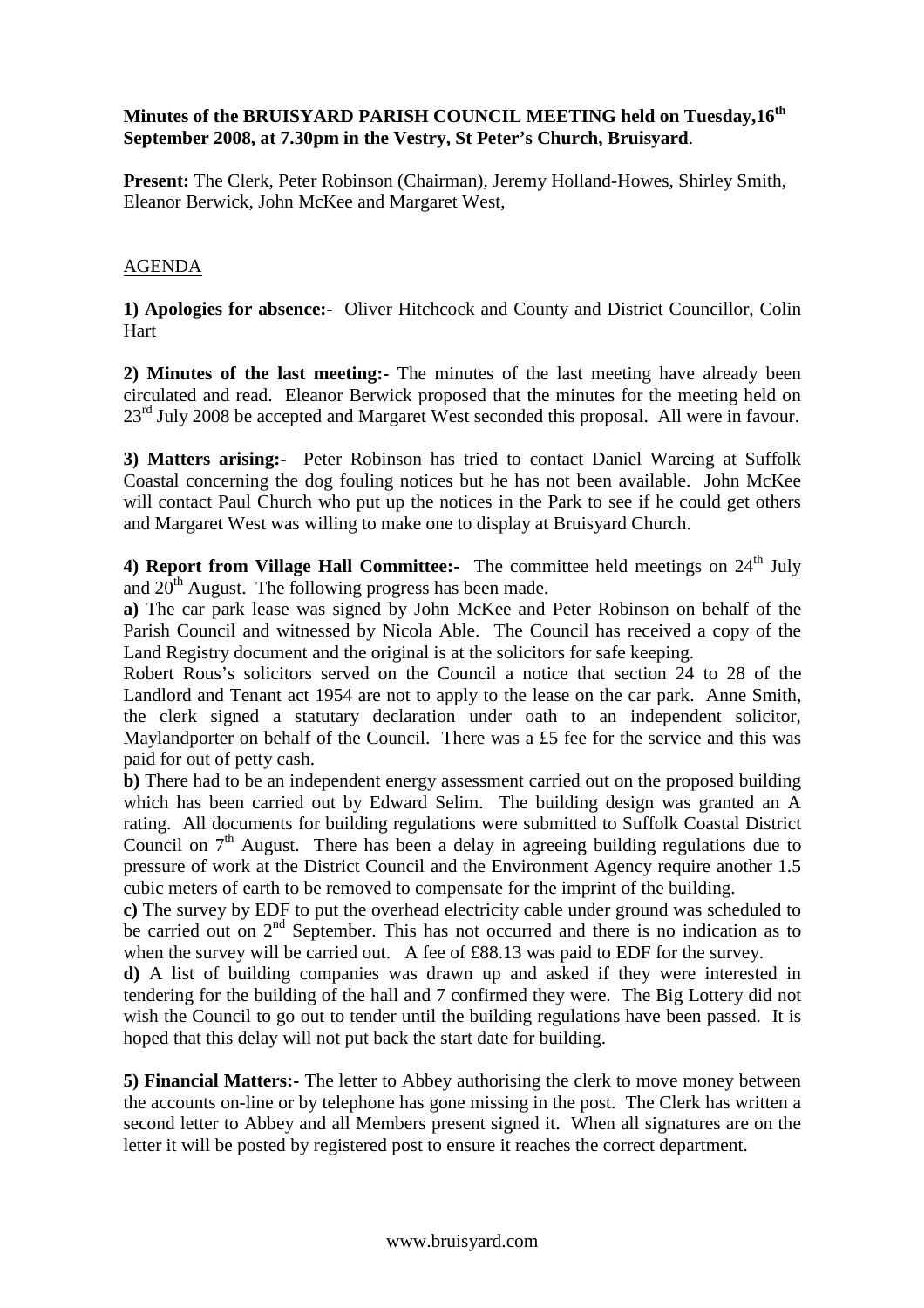**a**) Shirley Smith proposed that it was in order to have issued a cheque for £88.13 from the Abbey Reserve account on  $28<sup>th</sup>$  July to pay EDF for the electricity survey in the Park. John McKee seconded this proposal and all agreed.

**b**) Jeremy Holland-Howes proposed that it was in order to have issued a cheque from the Abbey Reserve account to pay Edward Selim £235 for the Energy Assessment report on proposed the village hall. Margaret West seconded this proposal and all agreed.

**c)** Peter Robinson proposed that it was in order to have issued a cheque from the Abbey Reserve account to pay Marshall Hatchick £307.75 for their work on the lease for the car park. Shirley Smith seconded this proposal and all agreed. Eleanor Berwick proposed a vote of thanks be made to Robert Rous for his generosity in funding his solicitor to draw up the lease. Margaret West seconded this proposal and all agreed.

**d)** John McKee proposed that it was in order to have issued a cheque for £40 from the Abbey current account to Marshall Hatchick to cover the land registry fee for the car park. Margaret West seconded this proposal and all agreed.

**e)** Jeremy Holland-Howes proposed that £291 be paid to Suffolk Acre Services for the Council's insurance cover for the coming year starting  $1<sup>st</sup>$  October. This years cover includes legal expenses cover at the cost of £23.50. Shirley Smith seconded this proposal and all agreed. A cheque drawing on the Barclays current account was duly written and signed.

**f)** John McKee proposed that Robert Rous be paid £10 rent for the Car Park and that it should be paid from Parish Council funds for this year but be taken from village hall funds in subsequent years. Shirley Smith seconded this proposal and all agreed. A cheque drawing on the Barclays current account was duly written and signed.

**g)** The external audit has been signed off and returned by BDO Stoy Hayward with no comments or amendments to be made to the Councils financial procedures. Peter Robinson proposed the Council accept the external audit. Jeremy Holland-Howes seconded this proposal and all agreed. The fee for this last year has increase due to the increased turnover of funds going through the Council's accounts. Eleanor Berwick proposed it was in order to have paid BDO Stoy Hayward £158.63 from the Barclays current account for the external audit and John McKee seconded this proposal. All agreed.

**6) Park:-** The grass in the Park was cut today. It was agreed that a further cut be authorised when necessary in October. It was hoped that would be the last cut of the year. John McKee has asked a number of tree surgeons to inspect and quote to remove the dead wood from the old oak tree in the Park which overhangs the road but has not so far received a quote. The Clerk will contact tree surgeons and get quotes for the work and then consult with the Members. It was agreed that it was wise to investigate the condition of the tree due to the Councils public liability if a falling branch causes injury.

**7) Fundraising and Use of Hall:-** Peter Robinson has contacted Paul Mothersole, the Cransford Village Hall booking agent to ascertain the availability of the hall in February for the Wine Tasting evening. It is unnecessary to fix the date this early as there are no bookings for 2009 as yet. This can be fixed at the next meeting. John McKee approached the manager at the Lidl store he shopped at and he received a verbal promise of wine to be donated by the store for the occasion.

John Marten has written a three fold circular advertising the proposed Youth Activity Club. This will be distributed in the Bruisyard and the surrounding villages to ask parents for their support for the project and assess the interest and commitment of the children. It has been agreed not to distribute the leaflet until the build of the hall is well on its way. He is also investigating the possibility of getting a grant to help set such clubs. Nicola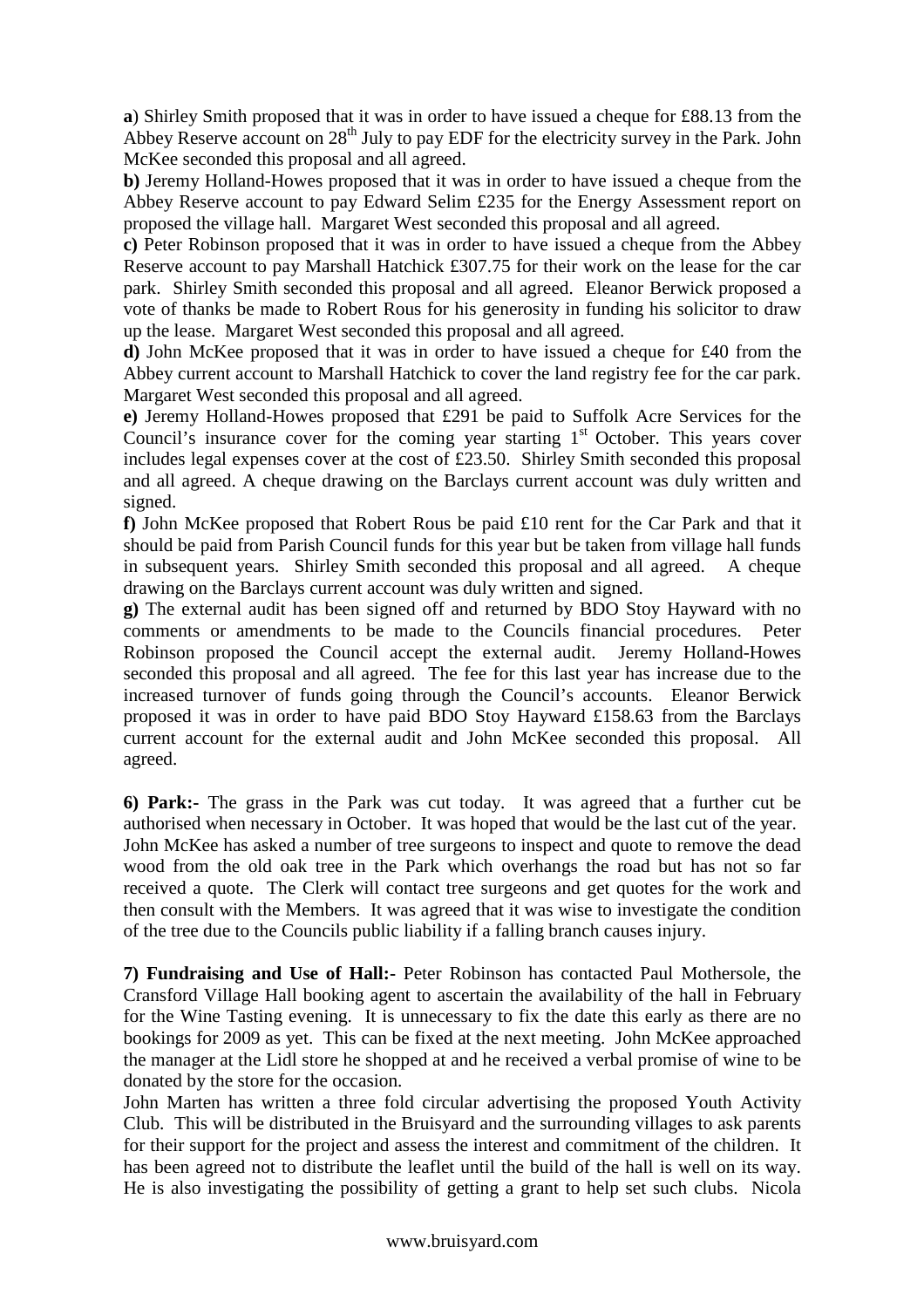Able has joined John and Rachel Marten and Paul Church as the group of parents prepared to set up the club.

**8) Suffolk Unitary Councils:-** The Boundary Committee has made the recommendation that Suffolk should be split into two unitary councils, an Ipswich/Felixstowe unitary council covering all the villages between the two towns, including Martlesham and the Shotley peninsular area. The other unitary council will cover the rest of rural Suffolk with Bury St Edmunds as the major town. They also thought that the one unitary council to cover the whole of Suffolk had merit. Both these proposals excluded Lowestoft and the surrounding villages and this area would be covered by one of the Norfolk unitary councils. It is envisaged that area/community board will be set up in market towns to bring services and decision making closer to the people.

The Chairman and Clerk attended meetings arranged by interested parties. At these meetings a case for having three unitary councils was put forward by Suffolk Coastal and Waveney District Councils, Ipswich Borough Council supported having a Ipswich/Felixstowe unitary council and Suffolk County Council supported their original proposal to have One Suffolk unitary council and they have also been asked by the Boundary Committee to look at the proposed Rural Suffolk unitary council, they found no merit in this option. Without the support of the Rural Suffolk Unitary Council the Ipswich /Felixstowe cannot be considered.

After attending meetings, reading the Boundary Committees proposals and discussions with the Chairman, the Clerk has drawn up a draft response to the Boundary Committee. The draft has been distributed, together with information on the various above options, to all the Council Members before the meeting.

The draft response took the Secretary of States 5 criteria the proposals must meet before she agrees to the setting up of a unitary council and considered whether the Boundary Committee's proposal for the two unitary councils met these criteria. The Ipswich/Felixstowe and Rural Suffolk preferred option did not meet any of the criteria. The objections are set out by addressing each criteria individually and by giving examples why it would not meet the criteria.

The second part of the response set the Councils minimum ideas and standards for any unitary council to be set up in Suffolk. This included giving more responsibility to town and parish councils to manage its own services where possible. The local councils would be able to choose how much responsibility it wanted to take on. It is envisaged that Ipswich and Felixstowe would be able to take on much more responsibility for the services in there towns and it is hoped this will satisfy Ipswich's aspirations to have more control over its own services.

The Members agreed that the Boundary Committee put forward a good case for including Lowestoft in a unitary council with Great Yarmouth considering the fact that they share many of the same economic and social problems but strongly felt this solution should be dependent on the agreement of the bodies affected by the decision.

The Council has received no information as to the structure of the community boards or on the financial cases for the various proposals.

The Members agreed the draft response expressed their views on the Boundary Committee's primary proposal of two unitary councils and gave qualified support to the One Suffolk unitary proposal as suggested by Suffolk County Council.

Margaret West proposed the Clerk submitted the draft response to the Boundary Committee without any amendments. Peter Robinson seconded this proposal and all agreed.